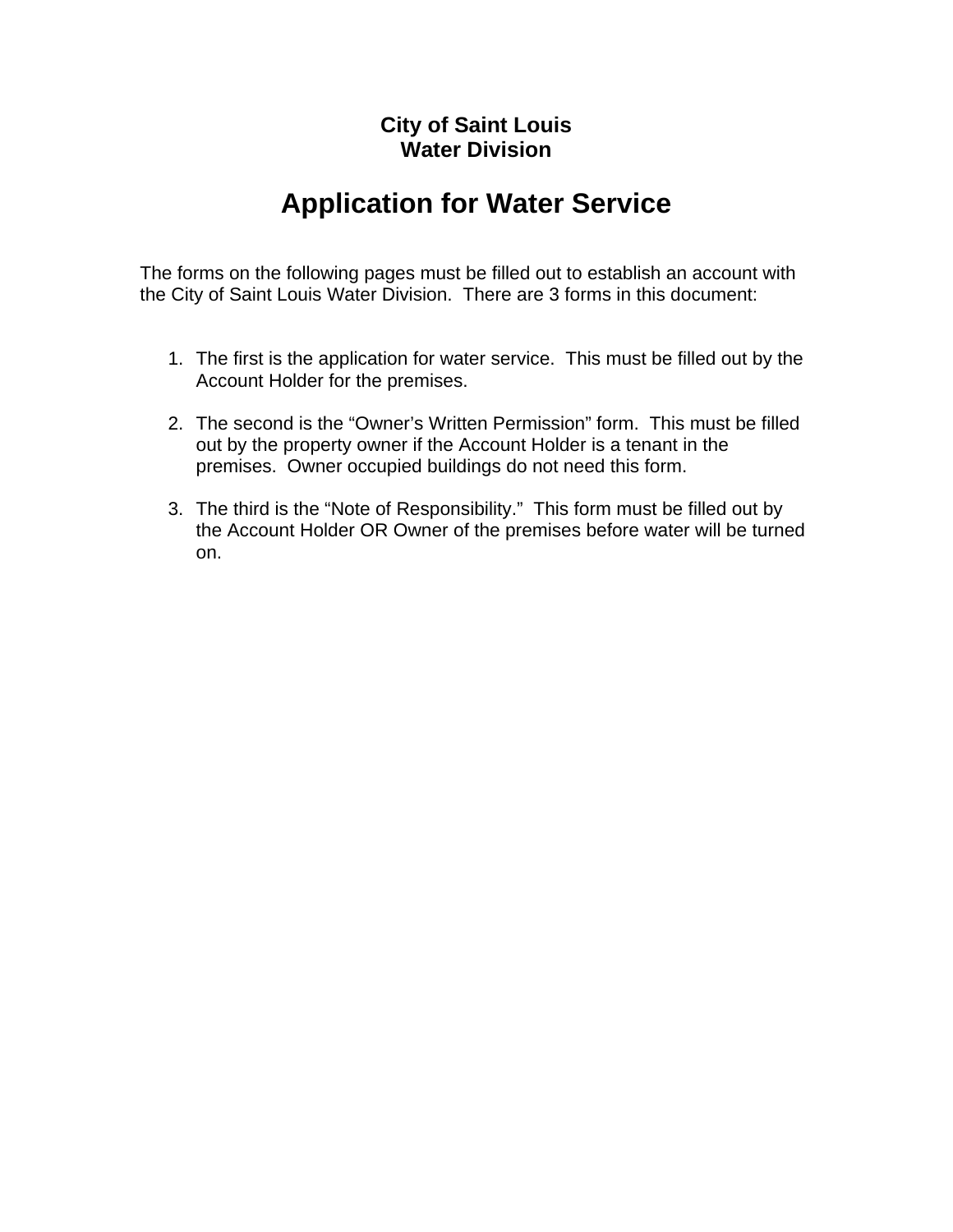| <b>FOR OFFICE USE ONLY:</b> Cycle # | Bill from date:           |
|-------------------------------------|---------------------------|
| Account Number:                     |                           |
| Processed by:                       | Billed deposit amount: \$ |
|                                     |                           |

Date: \_\_\_\_\_\_\_\_\_\_\_\_\_\_\_\_\_\_

## **City of St Louis Water Division**

APPLICATION FOR WATER SERVICE PLEASE PRINT

#### **BILLING NAME**

**SERVICE ADDRESS** *ZIPCODE* **MAILING ADDRESS (If different from Service Address) CITY STATE ZIPCODE TELEPHONE NUMBER**   $($  )

Last 4 digits of SS# **OR** Complete FED ID# **OR** Complete Driver's License Number

**Do you want duplicate bills sent to an address other than the service or mailing address? YES NO If yes, please provide the following information:** 

| <b>NAME</b> | <b>ADDRESS</b> |                |
|-------------|----------------|----------------|
|             |                |                |
| <b>CITY</b> | <b>STATE</b>   | <b>ZIPCODE</b> |
|             |                |                |
|             |                |                |

Who will live at this address? **OTENANT OOWNER** 

#### **IF TENANT IS APPLYING FOR WATER SERVICE, THE PROPERTY OWNER MUST AGREE TO TERMS AND SIGN THE BACK OF THIS APPLICATION**

| Type of Property: |             | Residential: OSingle Family ODuplex OCondominium OOther |  |                                                                 |  |
|-------------------|-------------|---------------------------------------------------------|--|-----------------------------------------------------------------|--|
|                   |             | Apartment Bldg: Number of Units _____                   |  |                                                                 |  |
|                   | Commercial: |                                                         |  | Tax Exempt? OYES ONO If yes, please submit Tax Exemption Letter |  |

If extra work is needed to restore or initiate service that is not covered by the turn-on fee or the Service Line Insurance Program (if applicable) it will be the owner's responsibility. In those cases, if extra work is necessary, I/we agree to pay the Water Division for the extra services or contact a private plumber to make repairs to turn on water service.

Applicant Signature: **Applicant Signature: Applicant Signature: Date: Date: Date: CO**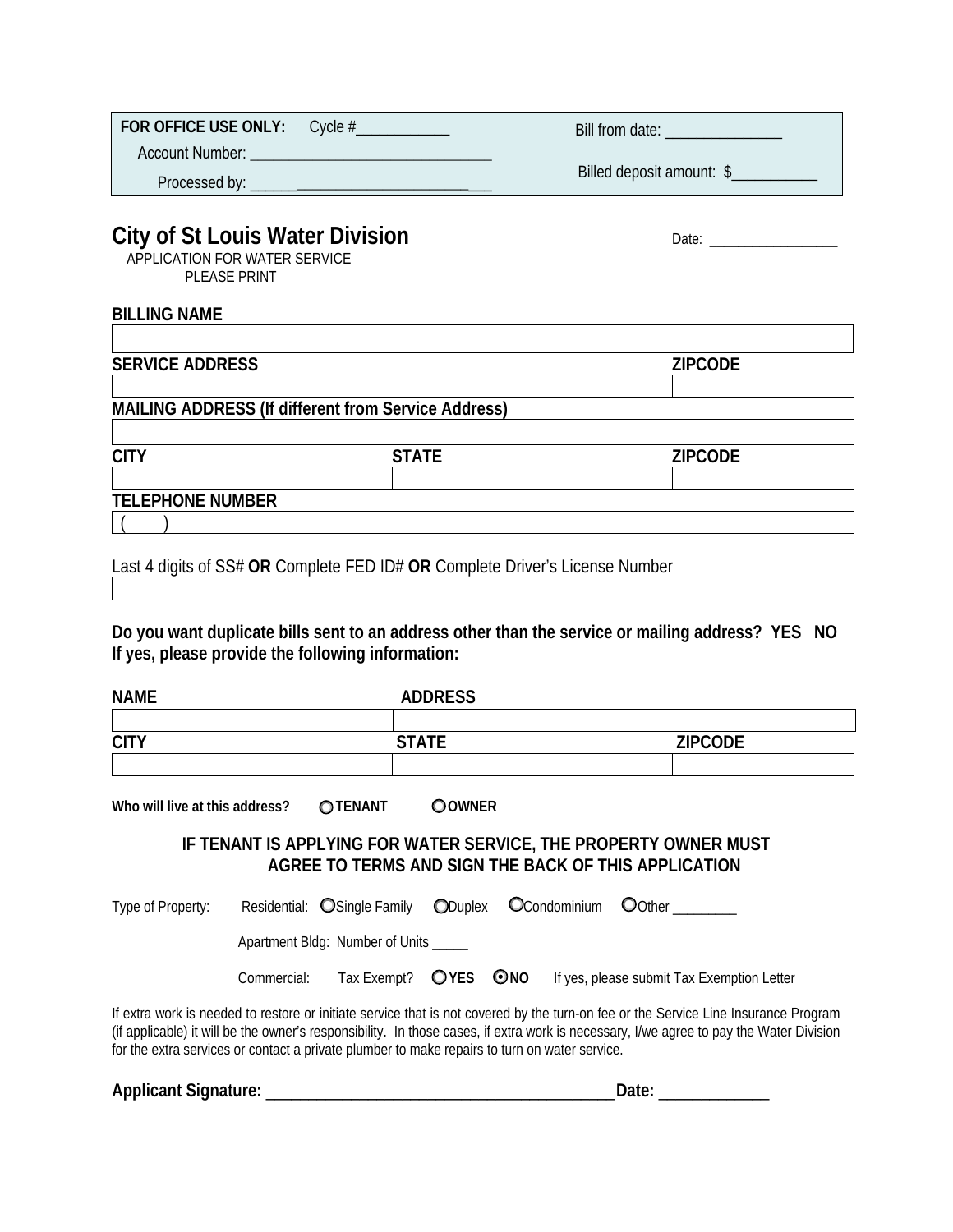### **Owner's written permission for tenant to have water service at this address.**

(Failure by the owner to approve and return this form, within 10 days, will result in termination of service until form has been received by the Water Division)

I/we, the undersigned owner(s) of the property listed on this application agree to water service being initiated as requested. I/we further acknowledge that water bills not paid by the applicant are my/our responsibility and I/we agree to pay those water bills and any other charges incidental to terminating service for non-payment. I/we also acknowledge that payment delinquency can result in the property being ineligible for the Service Line Insurance Program should a leak occur.

I/we acknowledge as owner(s) that even if the property listed below is covered by the Service Line Insurance Program, any water damage or other consequence of a leaking service line or any property or personal injury resulting from my service line, stop box, curb stop (t-head) or other water appurtenance or any associated depression or holes are my/our responsibility and I/we do not hold the City of St. Louis Water Division liable.

I/we, the property owner(s) of the service address listed below agree to the terms and conditions of the City of St. Louis Water Division.

| <b>SERVICE ADDRESS</b>  |              | <b>ZIPCODE</b>      |
|-------------------------|--------------|---------------------|
|                         |              |                     |
|                         |              |                     |
|                         |              | Date: $\frac{1}{2}$ |
|                         |              |                     |
| PROPERTY OWNER NAME     |              |                     |
|                         |              |                     |
| <b>MAILING ADDRESS</b>  |              |                     |
|                         |              |                     |
| <b>CITY</b>             | <b>STATE</b> | <b>ZIPCODE</b>      |
|                         |              |                     |
| <b>TELEPHONE NUMBER</b> |              |                     |
|                         |              |                     |

The owner of this property must sign and return this application within 10 days to:

Water Division Customer Service 1640 S. Kingshighway Blvd. St. Louis, MO 63110